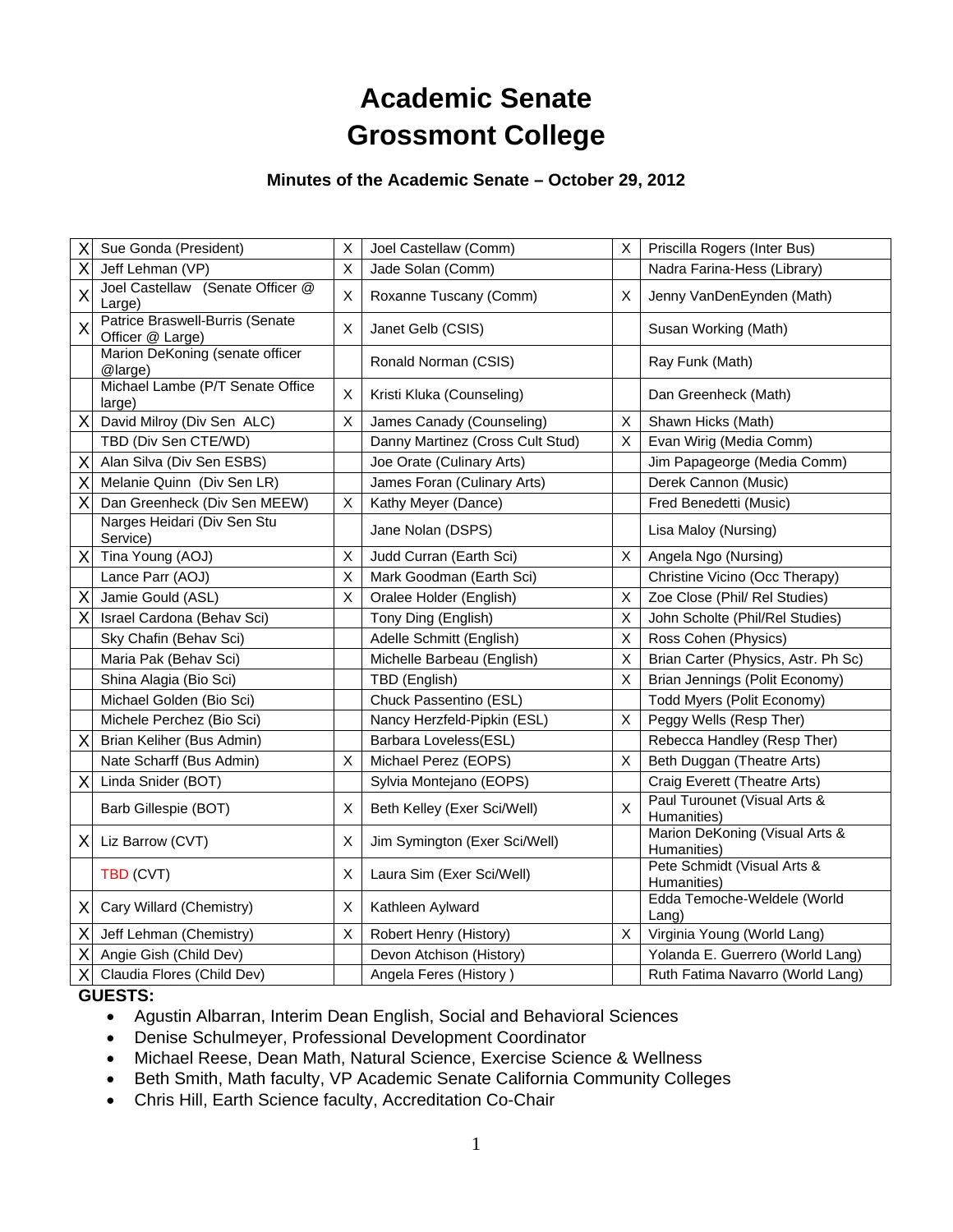- **I. CALL TO ORDER (11:05)** 
	- **A. Public Comment**
	- **B.** (None)
	- **C. Approval of Agenda M/S/U Braswell-Burris/Silva**
	- **D. Approval of Minutes from October 15, 2012. M/S/U Silva/Braswell-Burris**

# **II. PRESIDENT'S REPORT – Sue Gonda**

- **Districtwide Coordinating Educational Council (DCEC):** Council will begin discussing a process for the colleges to communicate about programs and degrees. This process would allow conversation about program overlap or duplication between the colleges. (Meetings on this topic took place years ago, but a process was never determined.) DCEC is also discussing the formation of a task force to look at ways the two colleges can stay aligned while creating new Basic Skills English, Math, and ESL pathways for student completion and success. Faculty in those areas will be asked for input.
- **Student Services Council: EOPS--Who are EOPS/CARE students?** Sue invited Michael Perez, EOPS/CARE/CalWORKS Chair to speak. Michael reviewed the handout he distributed about each of the programs and the students served. Some highlights of the programs: \$250.00 text book grants, text book lending program, personal counseling and referrals to campus and community resources. EOPS students must be in good academic standing, receive a BOG fee waiver, and have a long term education plan. The EOPS program is currently full, but you can tell students to check back in January. The CARE program is currently accepting students; Former foster youth are always accepted. *If you identify students facing socio-economic hardships, refer them to Michael.* The EOPS program is state funded and has been cut 40% by the State, reduced from serving approximately 1800 students to 650. More information regarding programs can be found at www.grossmont.edu/eops/eligibility.asp.
- **Senate Officer-at-Large replacement:** Patrice Braswell-Burris is the new Interim Director of Student Activities. Any senator interested in replacing Patrice as Senate Officer, please contact Sue by Friday, November 2.
- **Fall Plenary Session for the Academic Senate for California Community Colleges:** Sue reported on the upcoming Fall Plenary Session; November 8-10, 2012 in Irvine. She highlighted some of the upcoming Resolutions:
	- o supporting Academic Senates and their role in shared governance;
	- o to create a Part-Time Faculty Award;
	- o collection of socio-economic data on students in relation to student success;
	- o protection of college's local degrees;
	- o investigate the possibility of automatically awarding degrees once a student completes requirements;
	- o include discipline faculty when applying for grants.

More information can be found on the website; http://www.asccc.org/events/2012/11/2012-fall-plenary-session.

# **III. COMMITTEES- New Committee Member Approval**

**A. College Diversity, Equity and Inclusion Committee: Yolanda Guerrero**